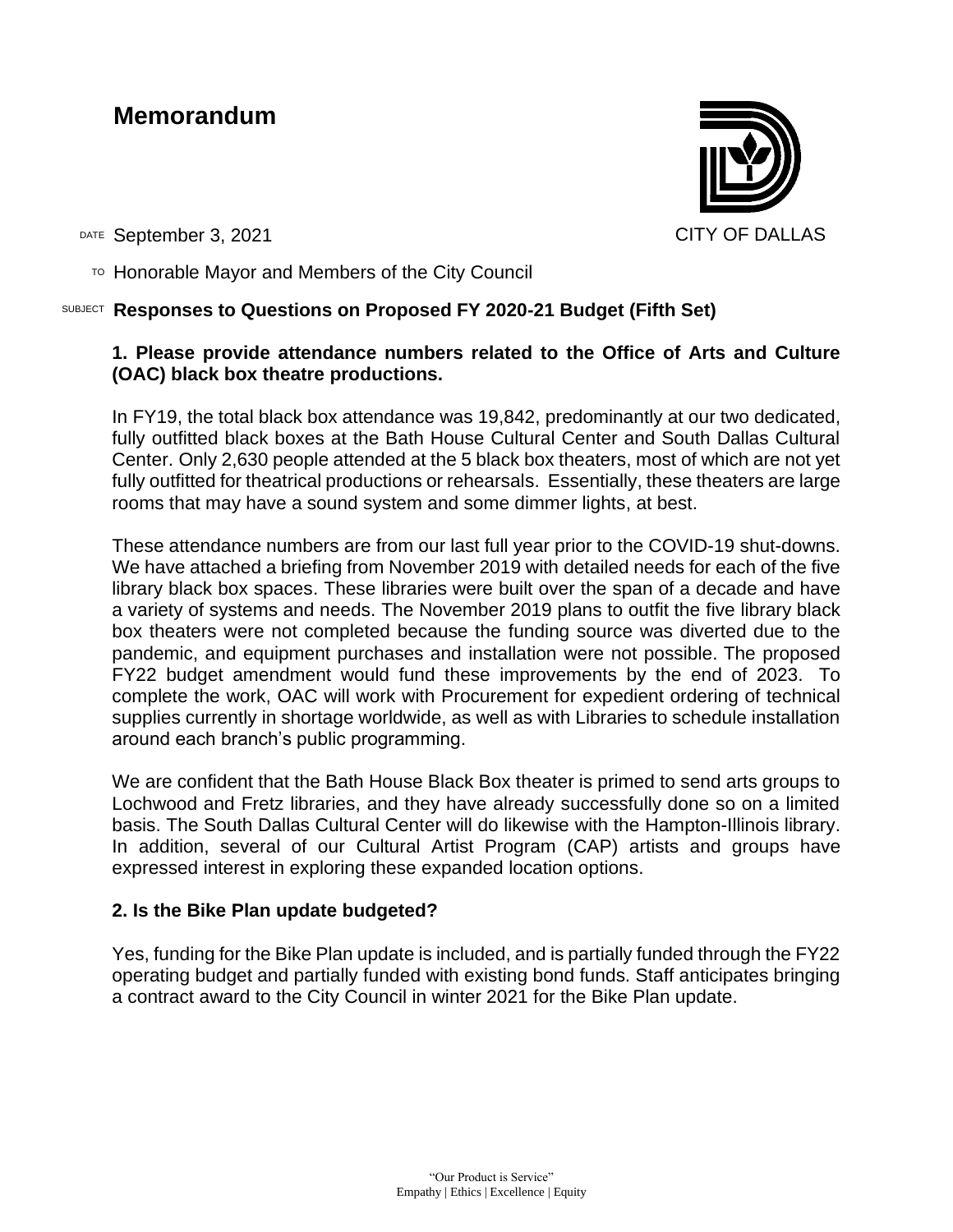#### DATE SUBJECT September 3, 2021 **Responses to Questions on Proposed FY 2021-22 Budget (Fifth Set)**

#### **3. Please provide the revenue status for the McCommas Bluff Landfill gate rate.**

The FY21 end of year disposal revenue is projected at \$32.7 million, which is a 1 percent increase from last year and a 2 percent underrun from the FY21 budget, primarily due to the February 2021 winter storm event.

During the FY21 budget cycle, Sanitation Services increased the McCommas Bluff landfill gate rate, the rate that is charged to non-contract customers, by 20 percent, from \$28.50 per ton in FY20 to \$34.20 per ton for FY21. The business volume from non-contract customers was projected to be lower than the prior year due to the price increase and pandemic impacts. At the end of June 2021, the projected FY21 tonnage from non-contract customers had decreased accordingly, by 17 percent. Earlier this year we contacted several prepaid customers who had closed accounts with McCommas Bluff Landfill, and the feedback we received indicated the price increase was significant in many customers' decisions. The volume from cash customers has also been following our projections, which decreased dramatically in the first 6 to 7 months after the price increase but gradually recovered after June of this year.

Looking forward, Sanitation Services has

proposed a 2 percent gate rate increase for FY22 and an additional 3 percent increase for FY23. The FY22 proposed gate rate is for FY23. The FY22 proposed gate rate is  $\frac{FY23}{35.93}$  \$35.93  $\frac{1}{35.93}$  \$34.2 million

|             | <b>Proposed Gate</b><br>Rate (per ton) | Projected<br>Revenue |
|-------------|----------------------------------------|----------------------|
| <b>FY22</b> | \$34.88                                | \$33.3 million       |
| <b>FY23</b> | \$35.93                                | \$34.2 million       |

is \$33.3 million. The FY23 planned gate rate is \$35.93 and the estimated revenue is \$34.2 million.

#### **4. If revenue from parking is \$2.6 million, and our expenses are \$6.2 million, why are we managing for a loss?**

We are not managing for a loss. Revenue from parking fees and fines is budgeted at \$11 million, versus expenses of \$6.2 million. The \$2.6 million figure accounts for revenue from parking meters only. Citations and parking lot fees account for the rest of the revenue, which flows into the General Fund.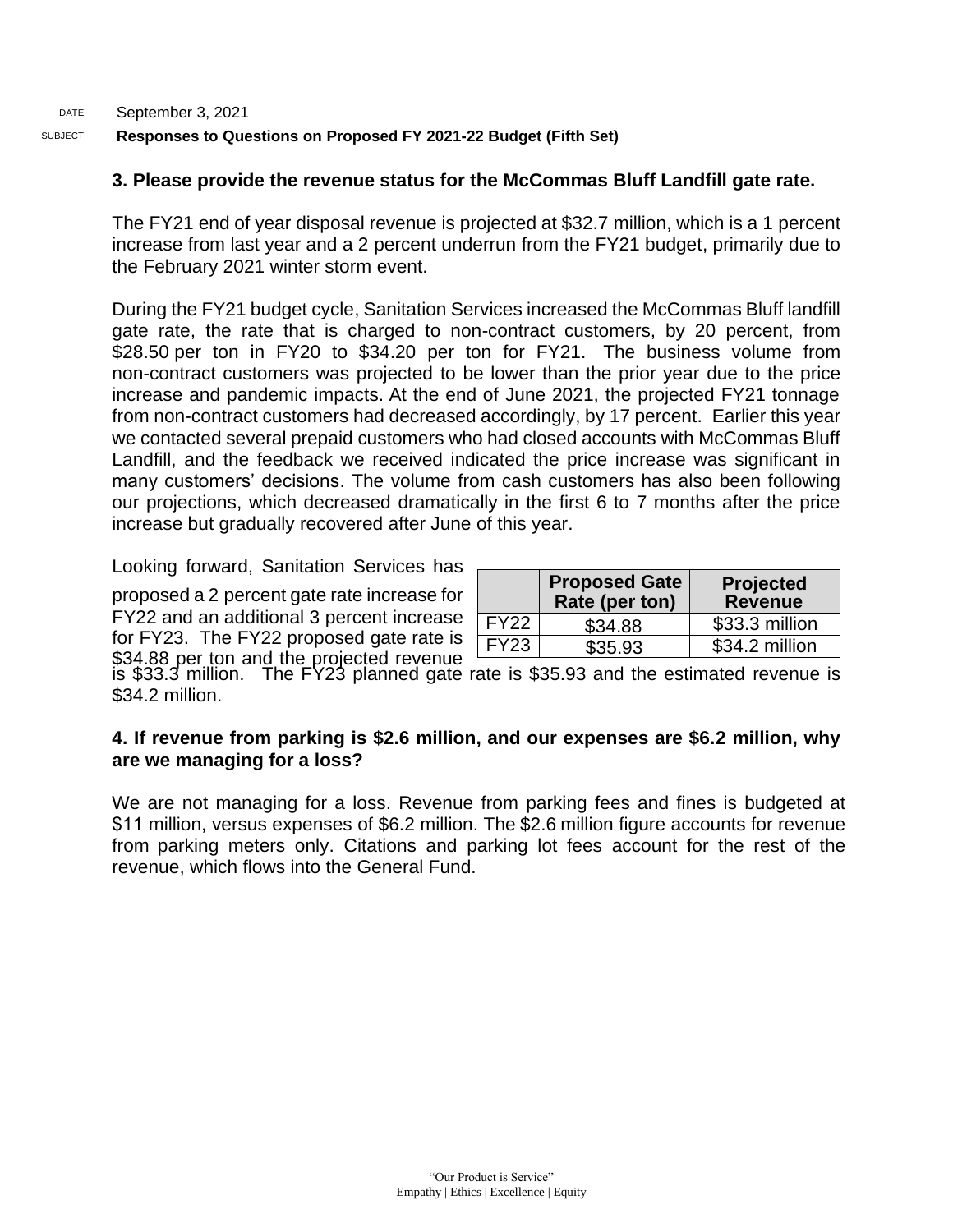#### DATE September 3, 2021 SUBJECT **Responses to Questions on Proposed FY 2021-22 Budget (Fifth Set)**

We will continue to answer questions we receive on a rolling basis. For your convenience and improved accessibility, these and all prior FY22 budget questions and answers are now available online in a searchable format on the new [Budget Responses](https://dallascityhall.com/departments/budget/financialtransparency/Pages/Budget-Responses.aspx) page on the City's [Financial Transparency](https://dallascityhall.com/departments/budget/financialtransparency/Pages/default.aspx) site. If you need additional information, please contact me or Jack Ireland, Director of Budget & Management Services.

M. Elyabith Reich

Chief Financial Officer

[Attachment]

c: T.C. Broadnax, City Manager Chris Caso, City Attorney Mark Swann, City Auditor Bilierae Johnson, City Secretary Preston Robinson, Administrative Judge Kimberly Bizor Tolbert, Chief of Staff

Jon Fortune, Assistant City Manager Majed A. Al-Ghafry, Assistant City Manager Joey Zapata, Assistant City Manager Dr. Eric A. Johnson, Chief of Economic Development and Neighborhood Services M. Elizabeth (Liz) Cedillo-Pereira, Chief of Equity and Inclusion Directors and Assistant Directors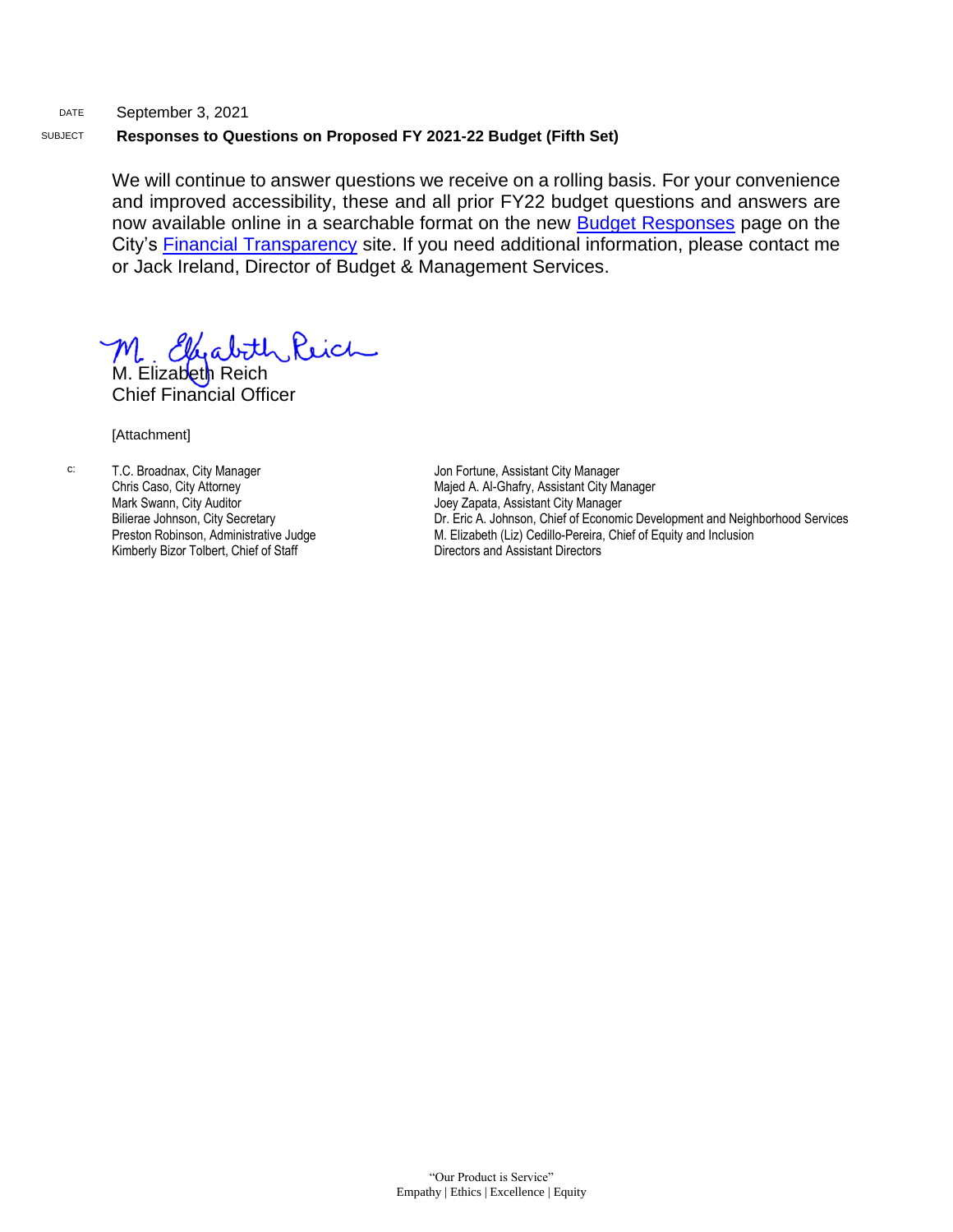- In summer of 2019, OAC was invited to suggest equity-focused projects in a City-wide initiative to invest in infrastructure upgrades
- One-time funding approx. \$260,000
- Five Black Box Theaters (BBTs) in libraries were built over the course of 10 years, so vary considerably in their design and equipment
- Plan is to equip all five BBTs so that they are flexible, can support multiple uses, and are useable/accessible by all levels of artists and arts organizations



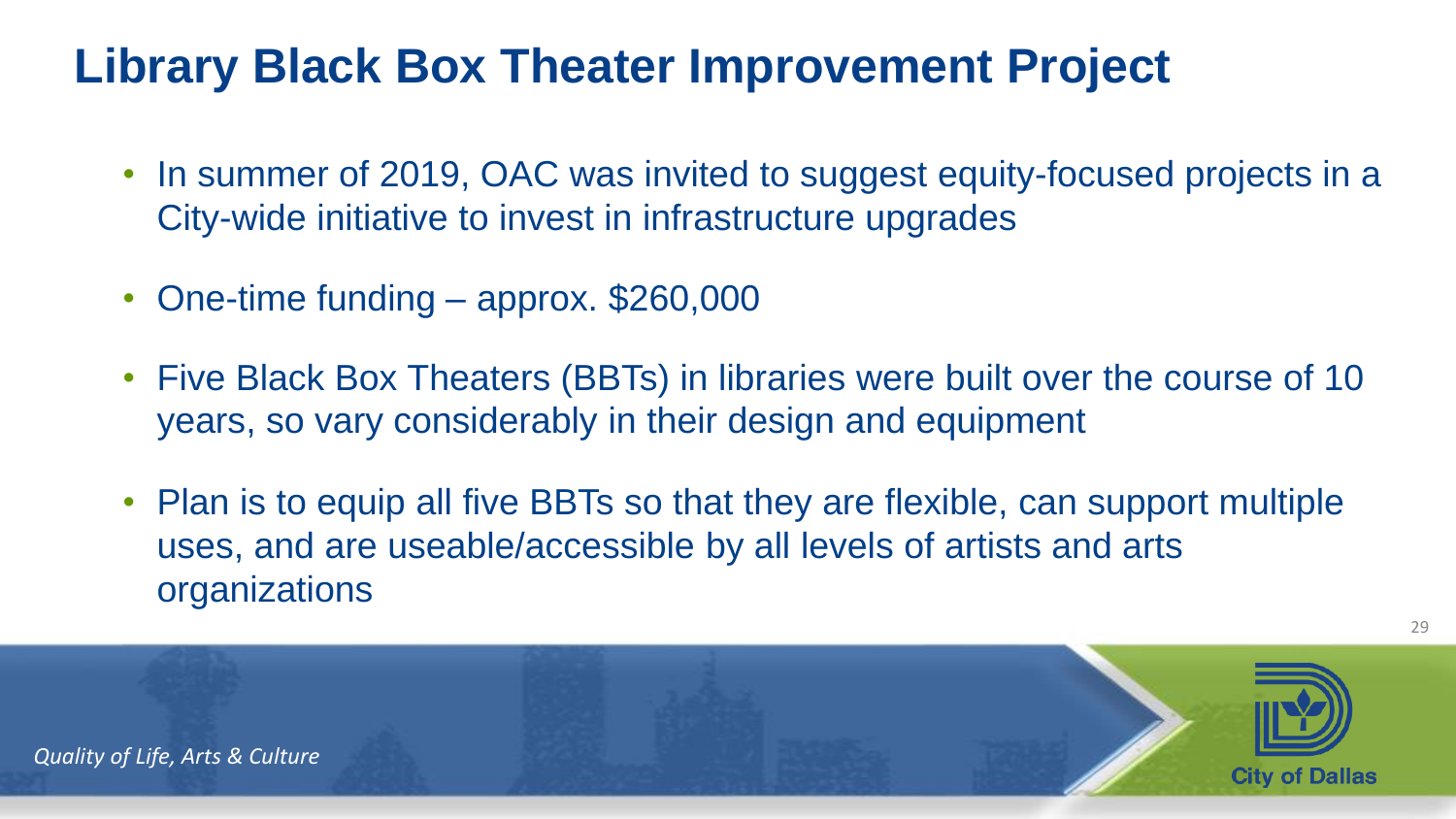

- *Hampton-Illinois (2006)*
	- 2951 S Hampton Rd, 75224
	- Council District 3
- *Bachman Lake (2008)*
	- 9480 Webb Chapel Rd, 75220
	- Council District 2
- *Lochwood (2009)*
	- 11221 Lochwood Blvd, 75218
	- Council District 9
- *Pleasant Grove (2010)*
	- 7310 Lake June Rd, 75217
	- Council District 5
- *Fretz Park (2015)*
	- 6990 Belt Line Rd, 75254
	- Council District 11



30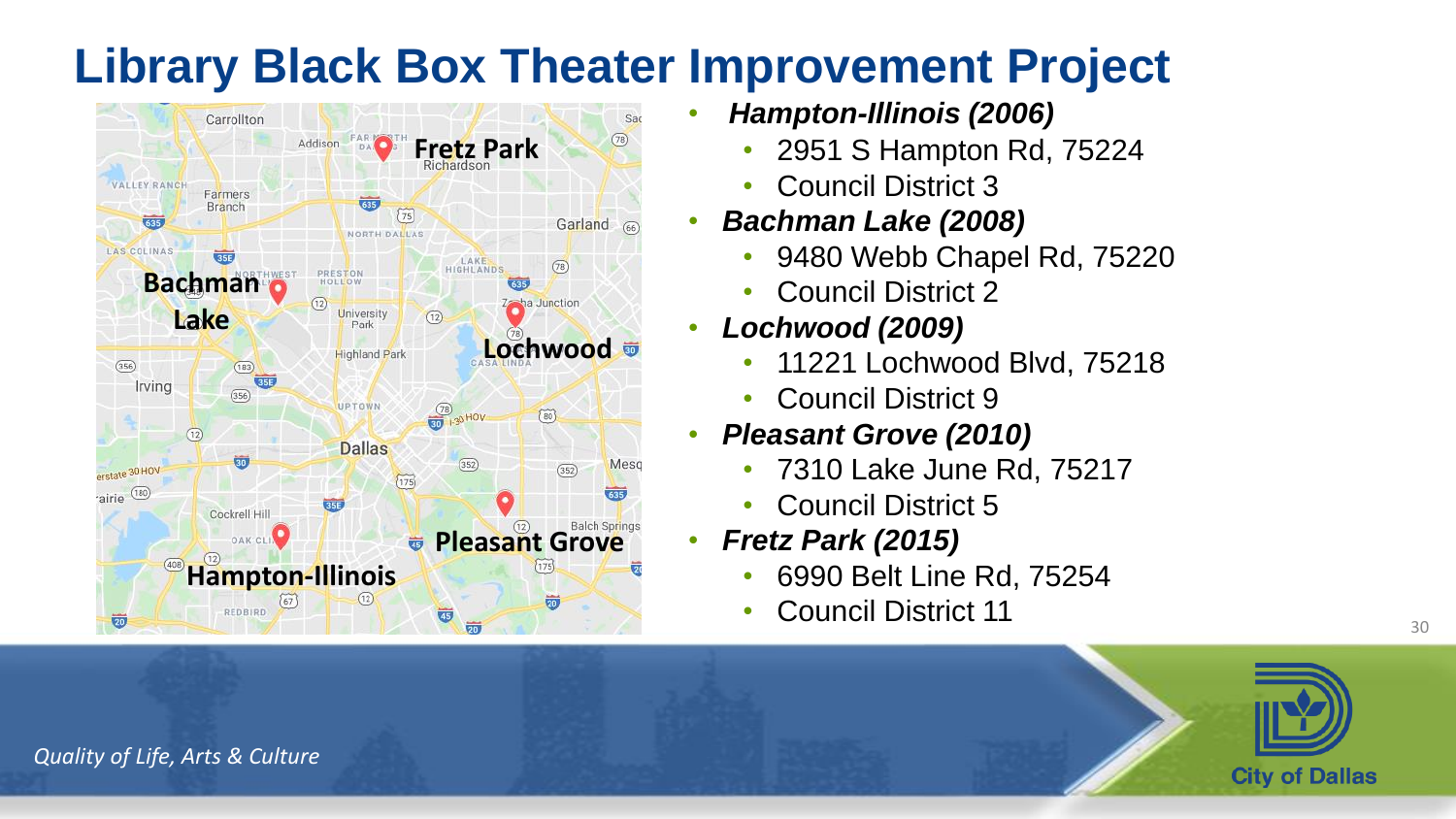| <b>Library Branch</b>                            | <b>Typical Usage</b>                                                                                                                                                                      | <b>Needs</b>                                                                                                                                           |
|--------------------------------------------------|-------------------------------------------------------------------------------------------------------------------------------------------------------------------------------------------|--------------------------------------------------------------------------------------------------------------------------------------------------------|
| <b>Fretz Park</b><br><b>Branch</b>               | Public meetings and classes<br>1:30 Productions readings, who loads in<br>portable lighting system for each production,<br>Teatro Dallas touring show, and Oral Fixation<br>touring shows | Complete lighting system, grid, curtains,<br>ladder and some sound improvements                                                                        |
| <b>Pleasant</b><br><b>Grove</b><br><b>Branch</b> | Public meetings and classes<br>Pleasant Grove based spoken word artists<br>1:30 Productions readings, Teatro Dallas<br>touring show, and Oral Fixation touring show                       | Improved lighting and sound system and<br>equipment, addition of curtains, and<br>reconfiguration of lighting grid to allow<br>for greater flexibility |

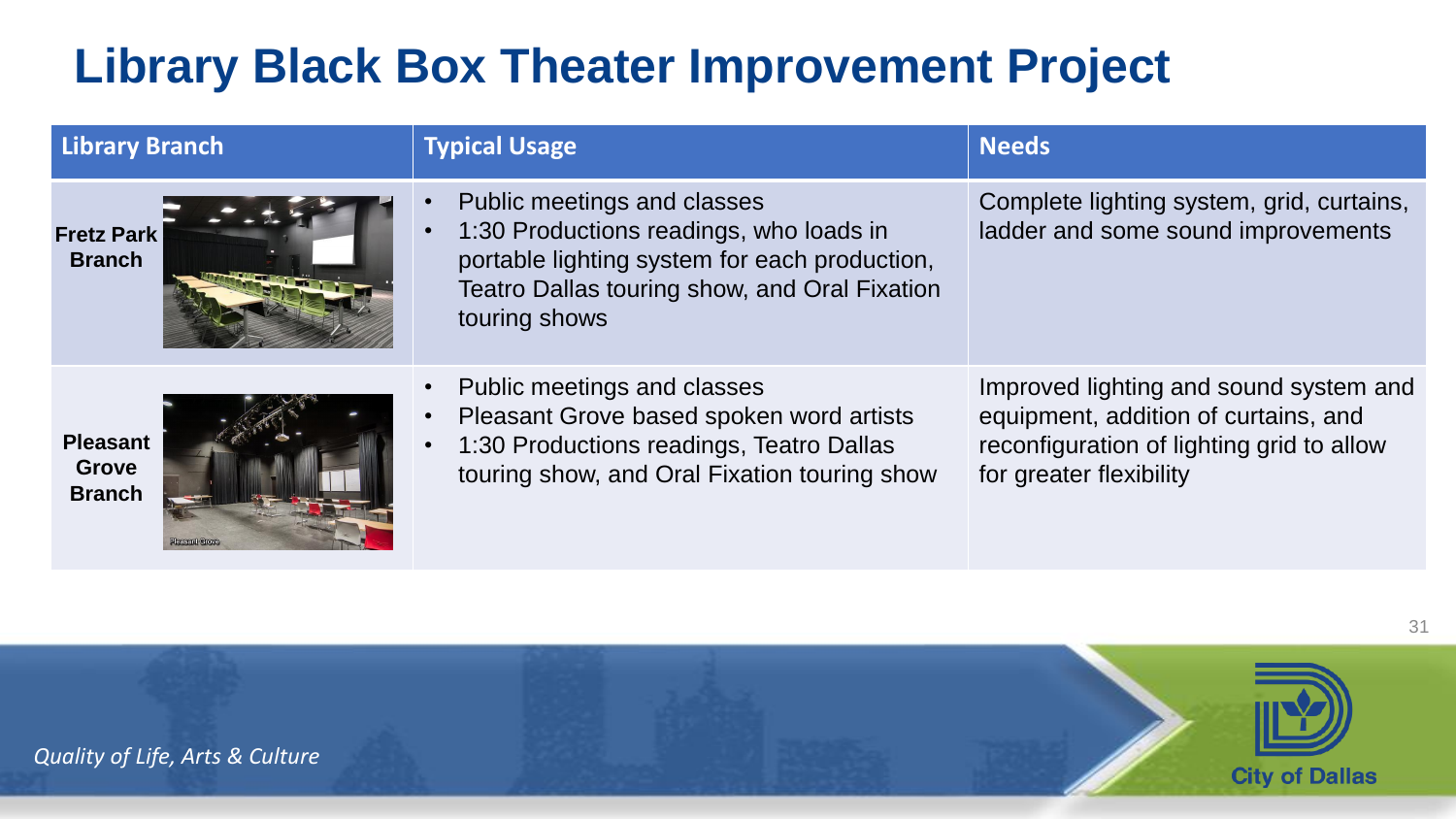| <b>Library Branch</b>                   | <b>Typical Usage</b>                                                                                                                                                                           | <b>Needs</b>                                                                                         |
|-----------------------------------------|------------------------------------------------------------------------------------------------------------------------------------------------------------------------------------------------|------------------------------------------------------------------------------------------------------|
| <b>Bachman</b><br>Lake<br><b>Branch</b> | Public meetings and classes<br>$\bullet$<br>1:30 Productions readings, Teatro Dallas<br>$\bullet$<br>touring show, and Oral Fixation touring show<br>Developing audiences has been challenging | Supplementation of lighting and sound<br>systems, and curtains/equipment to<br>reconfigure the space |

32

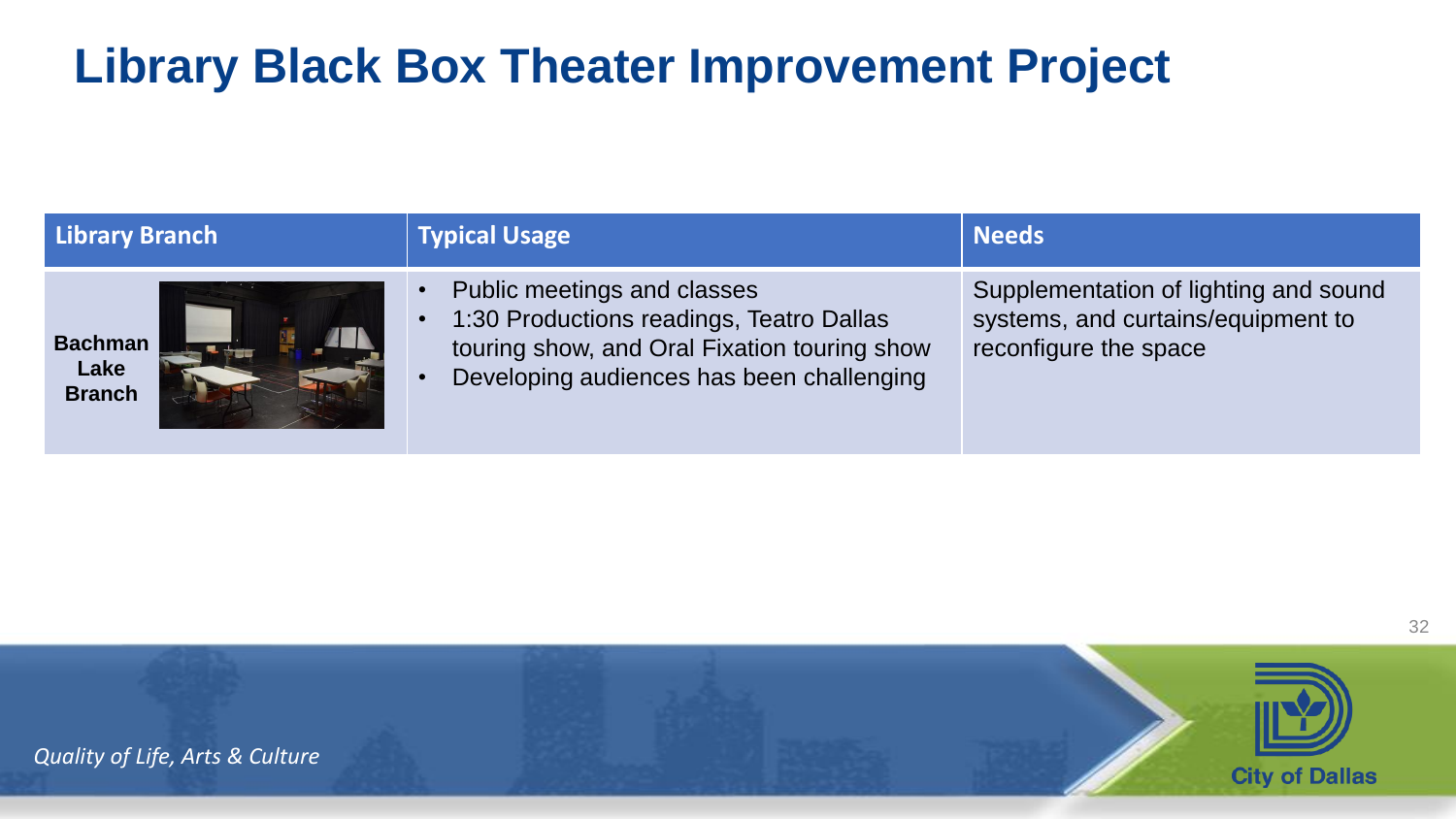| <b>Library Branch</b>                        | <b>Typical Usage</b>                                                                                                                                                                                     | <b>Needs</b>                                                                                                                         |
|----------------------------------------------|----------------------------------------------------------------------------------------------------------------------------------------------------------------------------------------------------------|--------------------------------------------------------------------------------------------------------------------------------------|
| Hampton-<br><b>Illinois</b><br><b>Branch</b> | Storytime and daytime events by partner<br>elementary school<br>Occasionally for full productions<br>1:30 Productions readings, and Teatro Dallas<br>touring show, and Oral Fixation touring show        | More flexibility for quick changeovers<br>and overlapping usage, and<br>supplemental sound equipment, cables,<br>curtains and ladder |
| <b>Lochwood</b><br><b>Branch</b>             | Public meetings and classes<br>Regularly by 1:30 Productions for full<br>productions and readings, and for Oral<br>Fixation touring show<br>Will be "remote" site for BHCC programs<br>during renovation | Well equipped – just needs a few<br>supplementary items - lighting and<br>sound cables, curtains and legs                            |